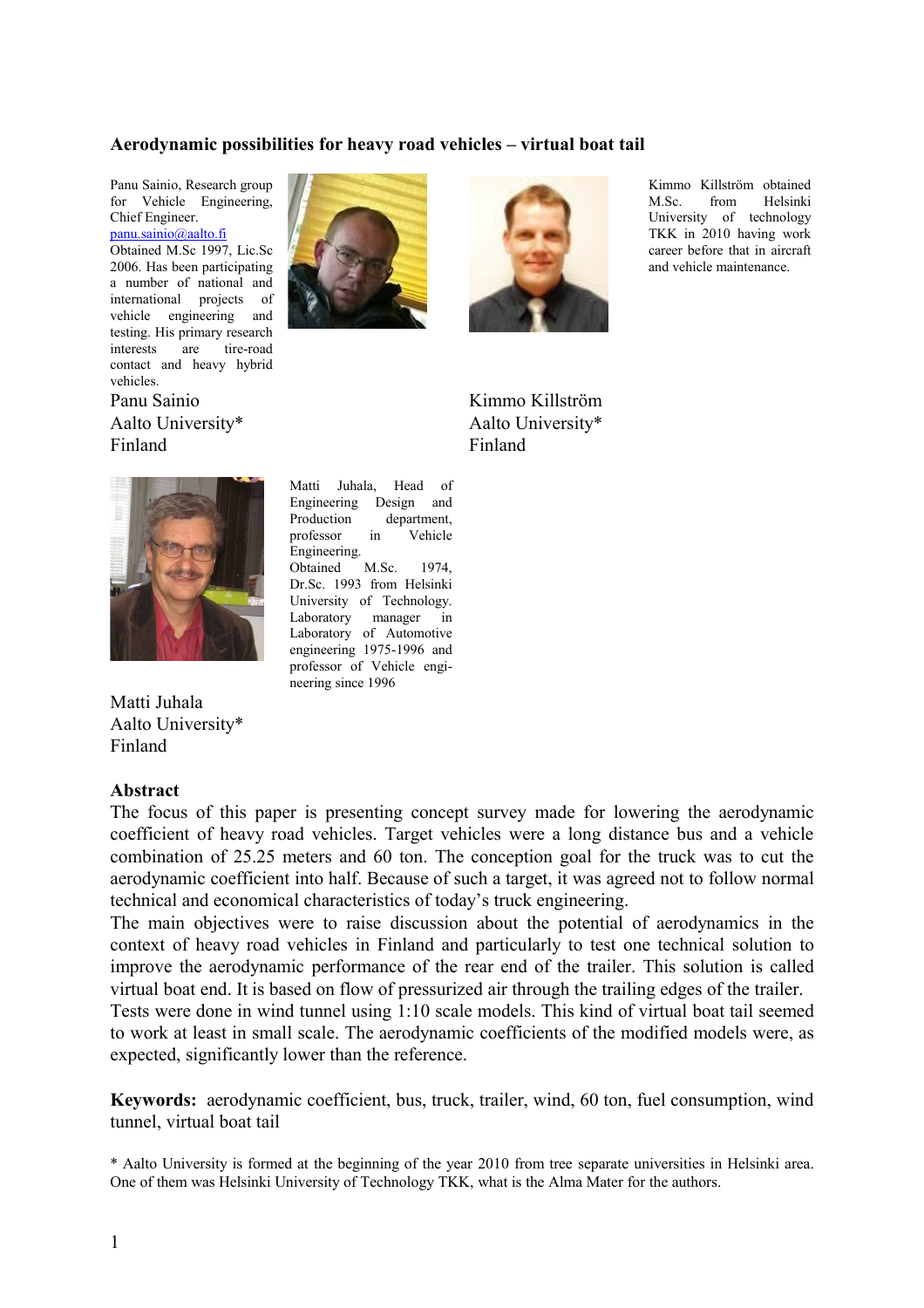#### **1. Introduction**

The focus of this paper is presenting a concept survey made for lowering the aerodynamic coefficient of heavy road vehicles. There were two target vehicles, a long distance bus and a vehicle combination of 25.25 meters and 60 ton. This combination is allowed on road in Finland and some other countries like Sweden.

The main objectives were to raise discussion about the potential of aerodynamics in the case of heavy road vehicles in Finland and to test one technical solution to improve the aerodynamic performance of the rear end of the trailer. This solution is called virtual boat end and it is based on flow of pressurized air through the trailing edges of the trailer. There was agreed, at the beginning of the conception work, target to cut the aerodynamic coefficient into half. Because of such a target, it was agreed not to follow normal technical and economical characteristics of today's truck engineering.

In Finland there has been over last 18 years a coordinated research consortium dealing with traffic energy matters rising from various aspects. In the sub-projects of research programs, there has been regular discussion about the possibilities of aerodynamics in heavy vehicle engineering.

Better aerodynamics has benefits in various sectors like fuel consumption, driving performance and demanded engine torque, water spray, fouling and noise emission. These aspects and their magnitude are not discussed in this paper. The focus is in the aerodynamics from point of view of fuel consumption. In early days of motoring, the better aerodynamics was also a matter of achieving top speed and capability to maintain cruising speed under headwind. Figure 1 present one example of early days concepts. Also a greater outlook and impression of more modern outlook must have been important factors. During more resent times with powerful engines this aspect has shown lower importance. But it is worthwhile remembering that good aerodynamics could also play part in the discussion of down sizing of the engines.



**Figure 1. Labatt Streamliner /McCallen/**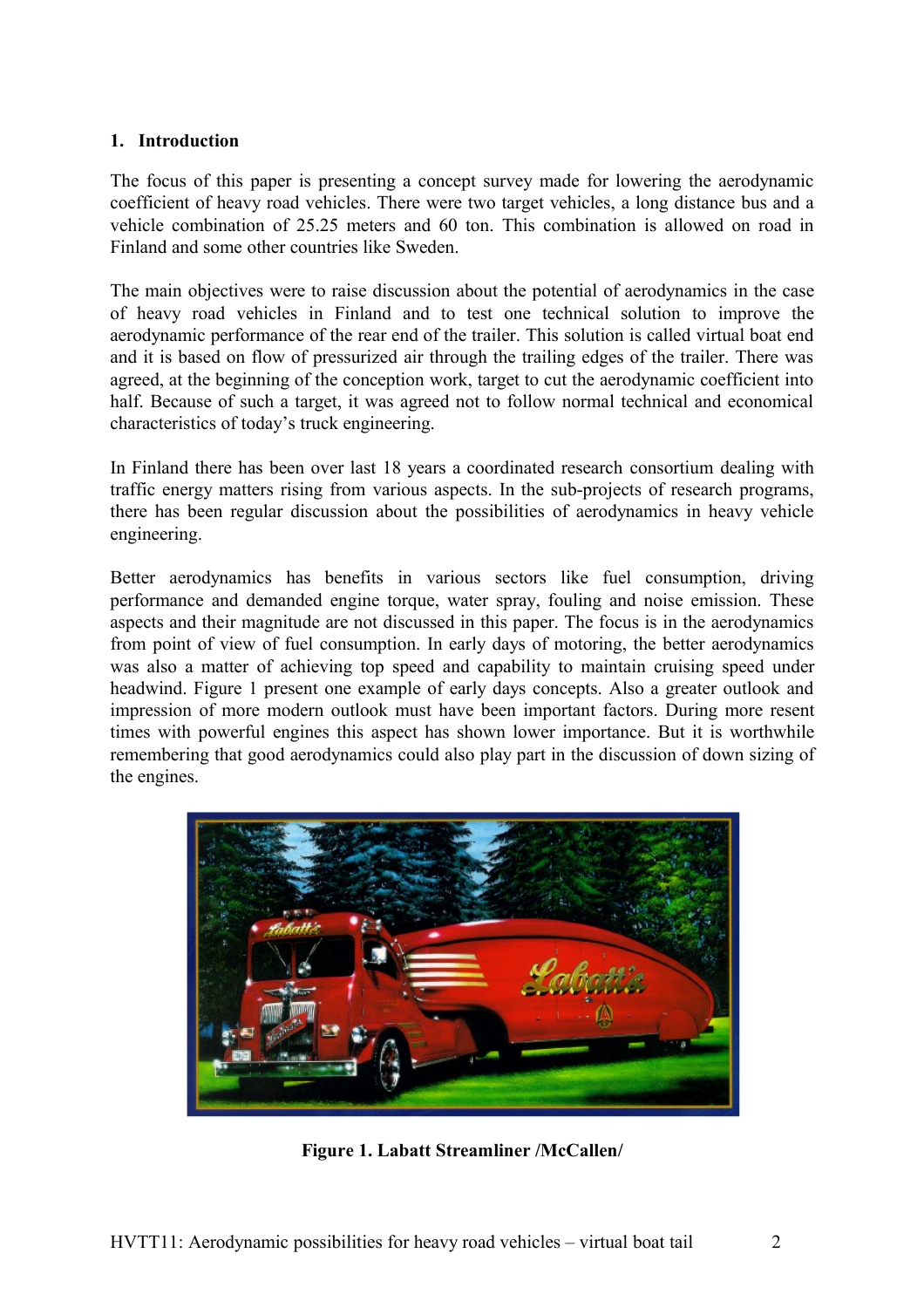Most of the solutions and principles to lower the aerodynamic coefficient of vehicles have been know for decades. However they have not found favor among industry and operators. There have been challenges to adapt them with every day operation, fear of compatibility between tractors and trailers as well as not sufficient pay back assumptions. Also the size and form of cargo causes limitations for the design.

Truck has character to consist of various parts like cabin, chassis and cargo space. When there is a trailer attached there more parameters. Trailer has its own chassis and cargo space participating to vehicle over all aerodynamic performance. It is important to remember that cargo space may be manufactured separately from the cabin-chassis and at least the trailer is manufactured separately. In some cases trailers are changed even several times per day. And finally a trailer may also live much longer than a tractor i.e. very many more years on the road than a tractor.

### **2. Research Method**

At the beginning of the work, the literature survey were conducted both in the bus and truck side. Based on that, there were a lot of arguments for discussion inside the project. It was agreed, beforehand, not to follow the technical and economical limitations in design of the aerodynamic forms. Work was considered to be conceptual and the main target was to be an activator for discussion of possibilities of aerodynamics in heavy vehicles.

Tests were done in the wind tunnel of Aalto University (formerly know as Helsinki University of Technology TKK) using 1:10 scale models. There was a common heavy steel body for all models and modifications were made by mounting different components and body work on it. For simplification, the underbody of the vehicle and the engine compartment was not modeled. This situation was the same for all combinations. There was no moving road approach available. Buses and especially trucks are very long compared to their width. This brings along a need for special carefulness when focusing the tail part of the vehicle in wind tunnels. Trucks have however typically relatively high ground clearance, so the quality ground plane flow and demand for moving ground are somewhat less critical than with passenger car models.

In case of automobiles, aerodynamic coefficient is normally given only by a single value based on the air flow attacking from straight ahead. However, especially in case of long multibody vehicles like tractor-trailer combination, the angle of the wind orientation has a significant role for the aerodynamic coefficient. This is why the angle of wind orientation was tested up to the possibilities. In Figure 2 can be seen a literature taken example of the components participation to total drag. Left side is wind coming straight ahead and on the right the drag coefficient as a function of wind orientation is presented. It is worth while to notice, that the role of cabin seems to be constant, but the drag of the bodywork itself reacts noticeably. In case of tractor trailer the increase of drag as a function of wind orientation is dominated by the trailer. /Hucho/

Computational tools like CFD have proved their capability during the last decade in vehicle aerodynamics becoming a basic tool for this area of research. However, for this research a more practical approach, having drawback of laborious model construction, was chosen. There are challenges in computational approach what comes to modeling and verification of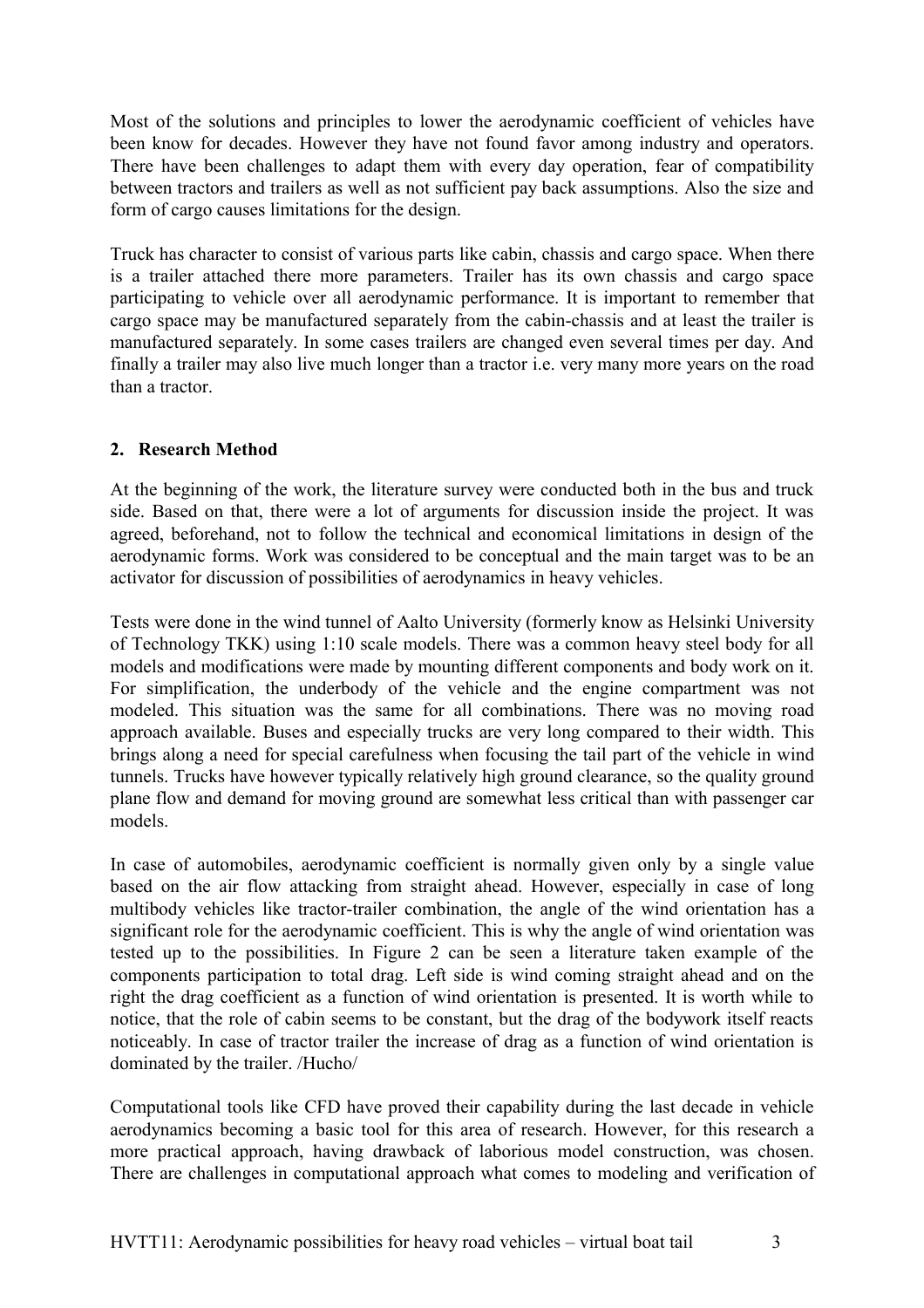models which cannot be accepted in these kind of partly student driven projects. It can also be estimated, that the reference construction of existing vehicles with sharp edges, driven by maximizing cargo volume and easy manufacturing cargo space, would have needed special approach for modeling the turbulence. One special benefit of computational approach is its capability to be able to repeat test setups which cannot be realistically done by other means. These kind of special situations are for example taking account overtaking and oncoming traffic's role.



**Figure 2. Tractor trailer parts of whole role. /Hucho/**

# **2.1 Models for the bus**

Back in the year 2006 there was a Master of Science project for long-distance bus aerodynamic performance. /Nyholm/ For the bus there was one central body with 4 different noses and 3 different tails surveyed in this project. In this case of the bus, there was a demand for realistically technical feasibility. Basic shapes are presented in Fig 1. /Nyholm/



# **Figure 3: Models used in wind tunnel testing. Model was in scale 1:10 being 1.28 meters long. So the target bus length was 12.28 meters long.**

In the bus case there was collected information about both the nose and tail design. The short conclusion was that tail is dominant when nose is reasonable. The potential of the nose is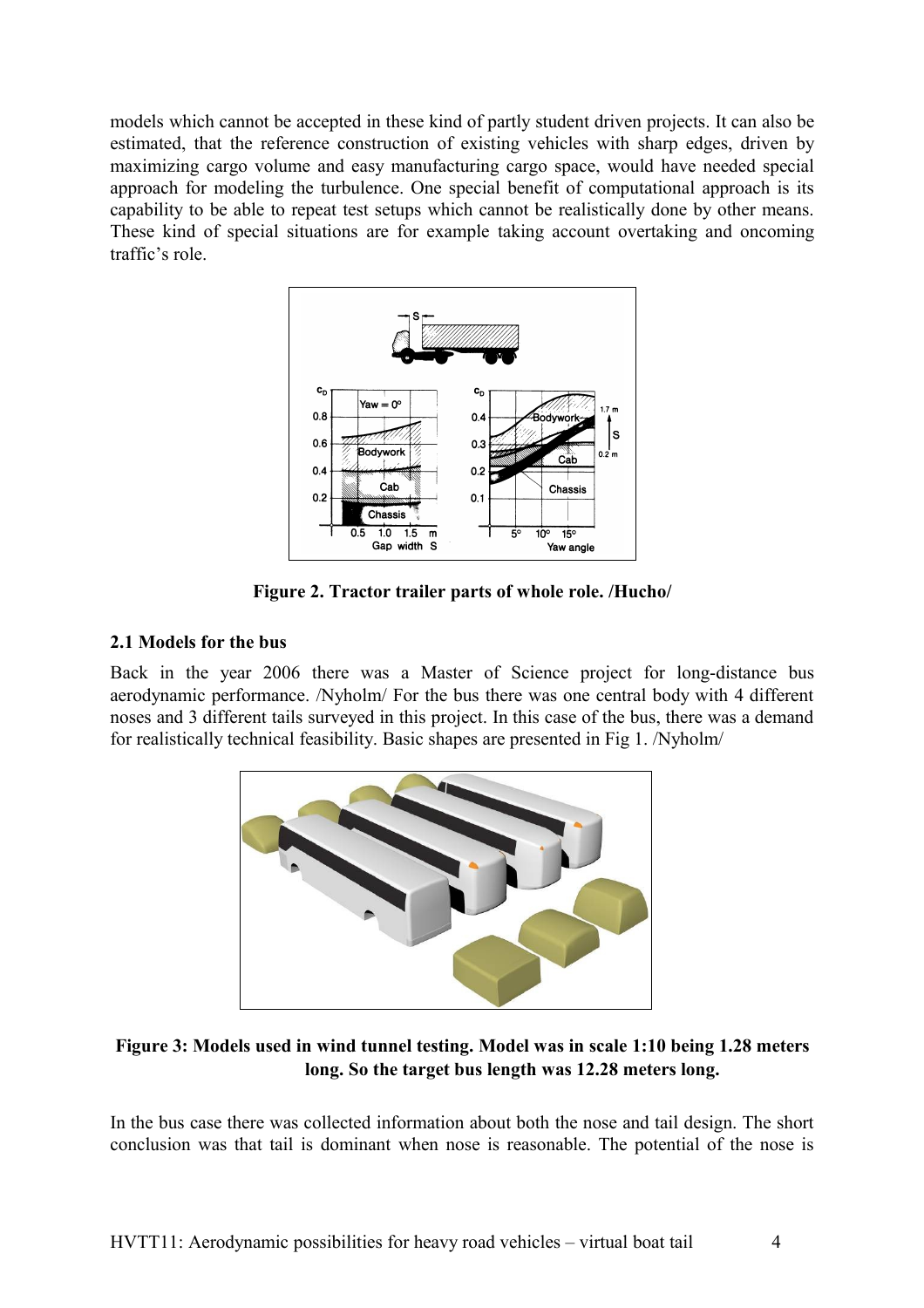achieved already with quite modest design when remembering the demands for driver positioning, need for sight, rear view mirrors, wind screen wipers, soiling etc.

The biggest improvement of aerodynamic coefficient was achieved with round nose and boat tail like rear end (see Figure 3). With the bus being short, there were side wind measurements made up to 25 degrees of yaw.

# **2.2 Models for the truck**

The reference vehicle was following general scheme of the articulated vehicle in Finland being a big truck and a 5-axle trailer behind it. For the scale models, there has been neglected much of the normal details. The reference shape and four modified versions of the trucktrailer are presented in Figure 4. These models were tested with  $\pm$  15 degrees of angle of wind yaw. Both scale measurements and usage of marker color for visualizing purpose were used. /Killström/

For all the models there is a common steel frame, where components were mounted with bolt joints. Tires were made of plywood and were fixed to the steel frame. Tires had planar bottoms in order to emulate the deformation of a real tire under road contact. The other very important reason was not to keep the height of the vehicle right. Wheels were not allowed to touch ground level. Chassis of the vehicles is very much simplified, there was no air ducting for engine compartment and details like mirrors etc were ignored in the models.



# **Figure 4: Models used in wind tunnel testing. Mod 1, Mod 2 and Mod 3 have the possibility to use trailing edge blowing, what is called here also as a virtual boat tail. The Mod 4 is a physical boat tail.**

In this paper the focus is the role of the tail, while the front end having the same shape in all the models. During the bus case, there was a remark made that the front end has so many more operation based restrictions and it can be made relatively good already without dramatic out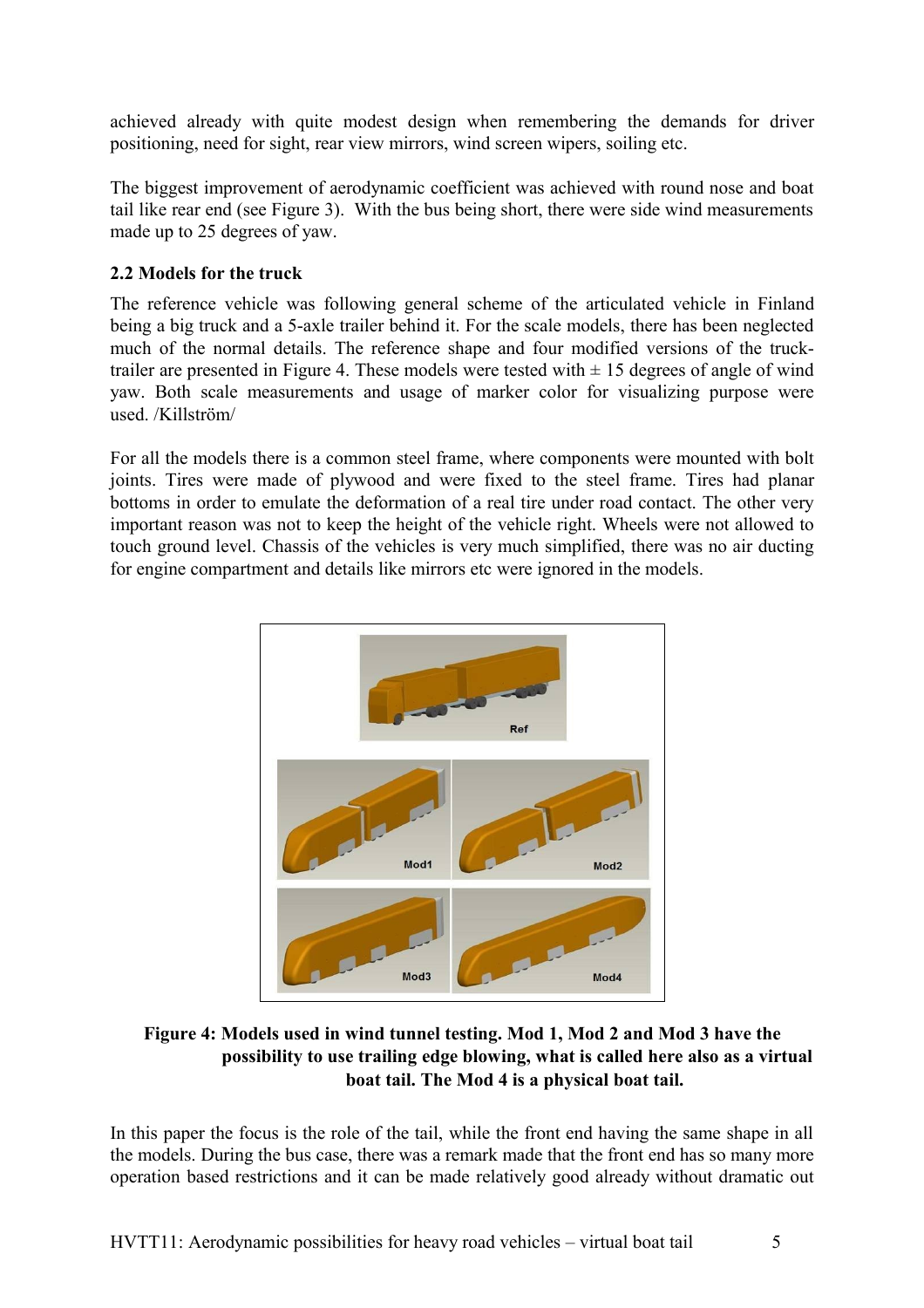appear. There is notice from the literature, that the beneficial form of a boat tail is greater in the case of trucks having aerodynamically good front end. This may be a result of flow changes at the boundary layer as well as down underneath of the chassis. /Cooper/ Also from the point of view of Finnish logistic companies and manufacturing industry the construction of cargo space and trailers was much more interesting.

From literature there can be detected several means to realize a boat tail and even projects with a full scale implementation. In Figure 5 there can be seen flaps in different directions, steps and curvatures.



**Figure 5. Different boat tail construction in full scale. /Leuschen, TMA/**

The front end for modified models was adopted from high speed trains with assumption of driver being seated centrally. The cabin was extended 1.5 meters in forward direction and the gap between cabin and cargo space was sealed. The rounding's of the corners are targeted to have a Reynolds number over 80 000 under highway cruising speeds.



 **Figure 6. Example of color test for reference.**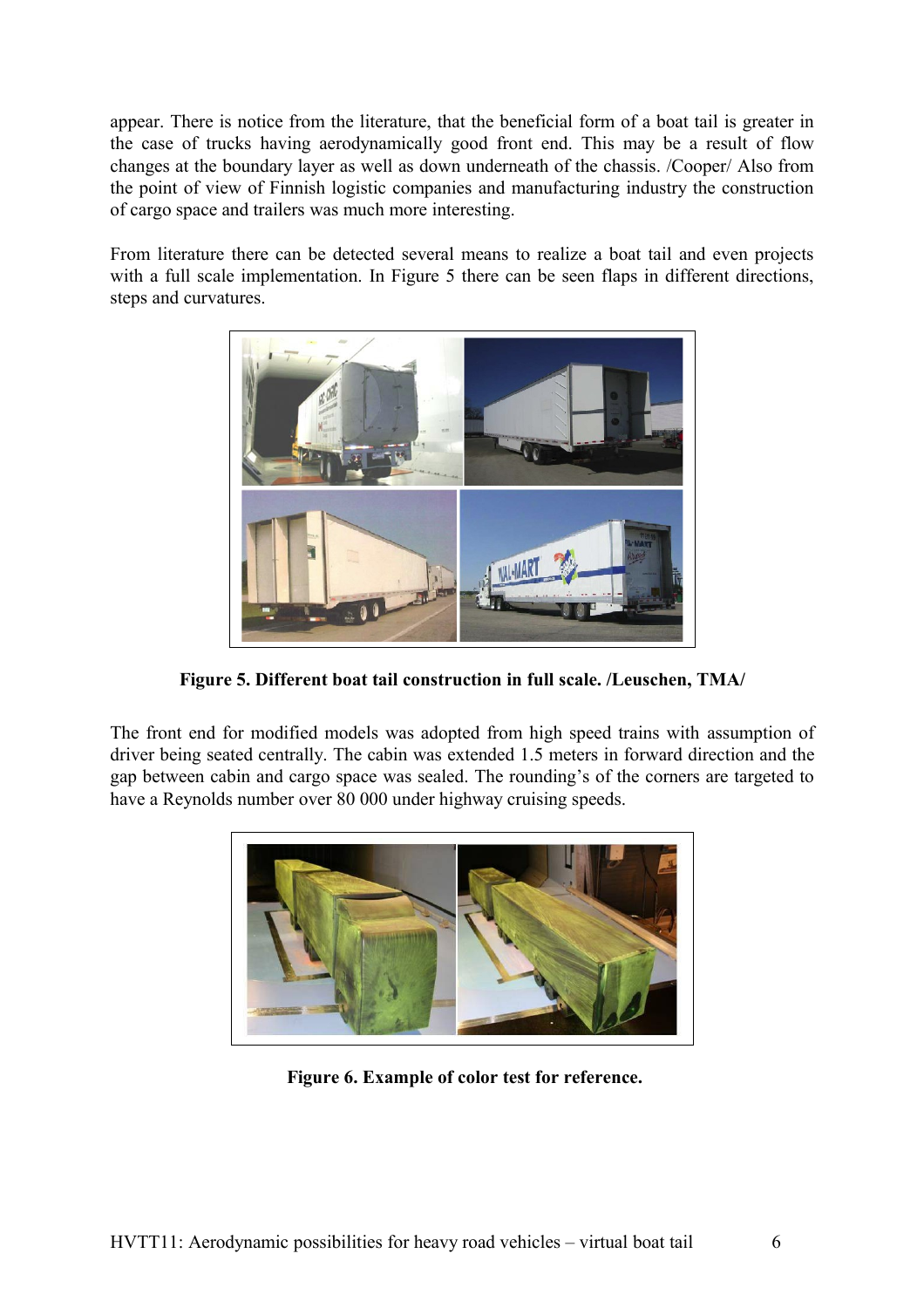

**Figure 7. The reference model for the truck before modifications. The overall length of the vehicle is 25.25 meters allowing total weight of 60 tons. These kinds of combinations are commonly used in Finland.** 



## **Figure 8. Mod 4, the real boat tail approach, the overall length of the vehicle would be 31.74 meters. This shape was chosen to be the extreme one based on recommendations from source /TorenBeek/**

# **2.3 Boundary-layer blowing**

Between truck and trailer there was used a trailing edge flanges and flow control fence. There was also possibility to cover the gap totally. For the rear end of the trailer there were engineered three different shapes: 10 degree trailing edge flanges, trailing edge arcs with radius of 100mm (in scale) and the real boat tail. The two first mentioned were also possible to be used with trailing edge blow, which is called here also as a virtual boat tail.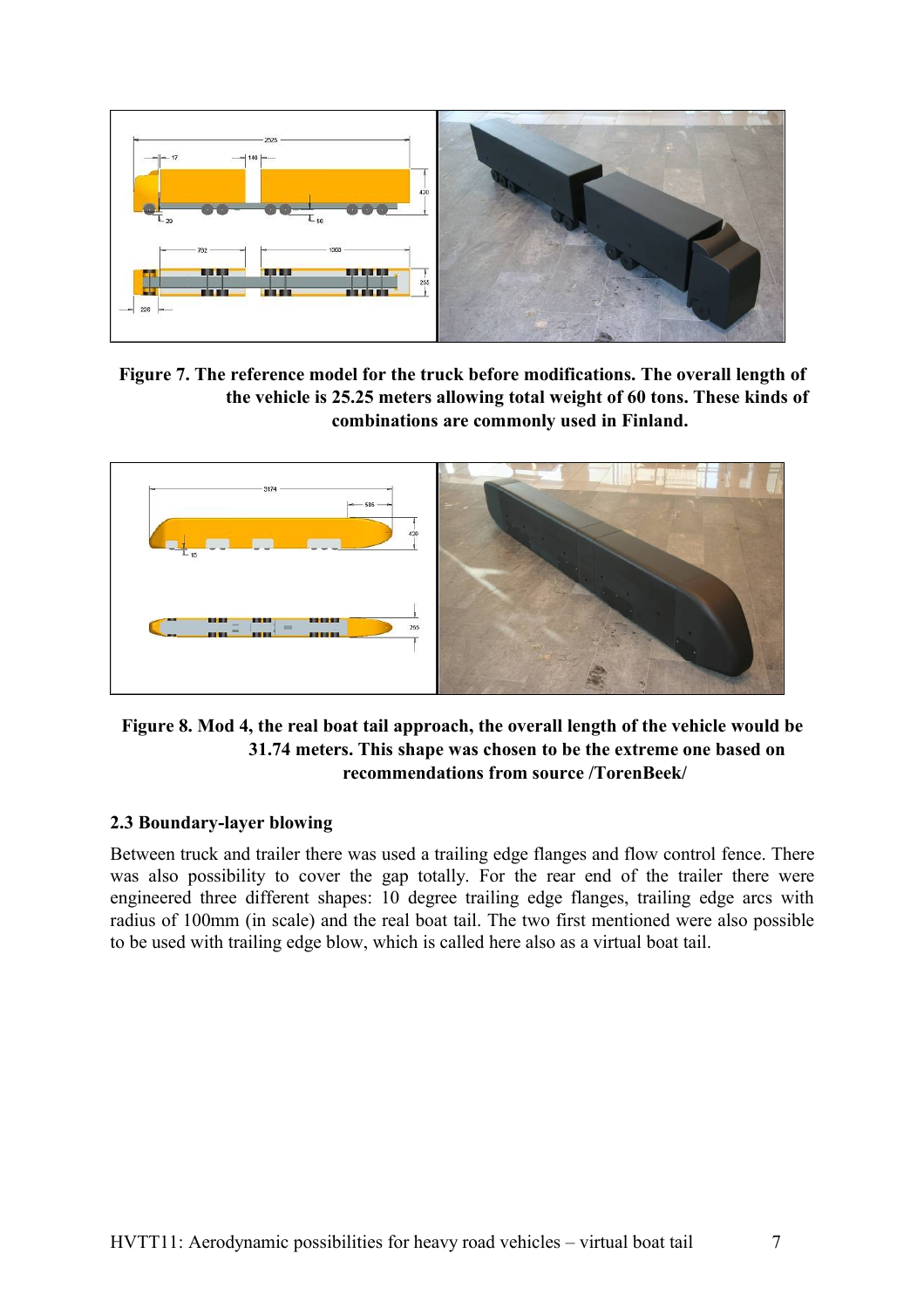

**Figure 9. On the left the dimensioning of Mod 1 and on the right Mod 2. Both have an overall length of 2674 mm which would result in full scale to 26.74 meters. This would mean an overall length 1.49 meter longer than allowed today.**

The boundary-layer blowing unit was milled from aluminum and plastic. The nozzle gap in the model was in both versions 0.4 mm and the overall area of the nozzle was 394 mm^2. In the construction there was first built an aluminum chamber where the pressurized air can diffuse and after that there were 2 different geometries for the flow. The length of the tail part was increased 70 mm (Mod 1 and Mod 3) or 100 mm (Mod 2) as compared to the reference. In Figure 9 can be seen the dimensioning of the virtual boat tails used for wind tunnel testing.



**Figure 9. Detailed picture of the boundary-layer blowing units. The left is the one used in the Mod 1 and Mod 3 having 10 degrees angle and the right in Mod 2 having arc with radius of 100mm in the scale model.** 

#### **3. Results**

Measurements were made with tunnel velocities from 40 m/s up to 65m/s. It has to be underlined that the upscale speed in this survey was lower than targeted being some 16 km/h below limit, but the results seems to be interestingly consistent. Side wind measurements were made with angles of -15º, -10º, -5º, 0º, 5º, 10º and 15º. There were forces measured from the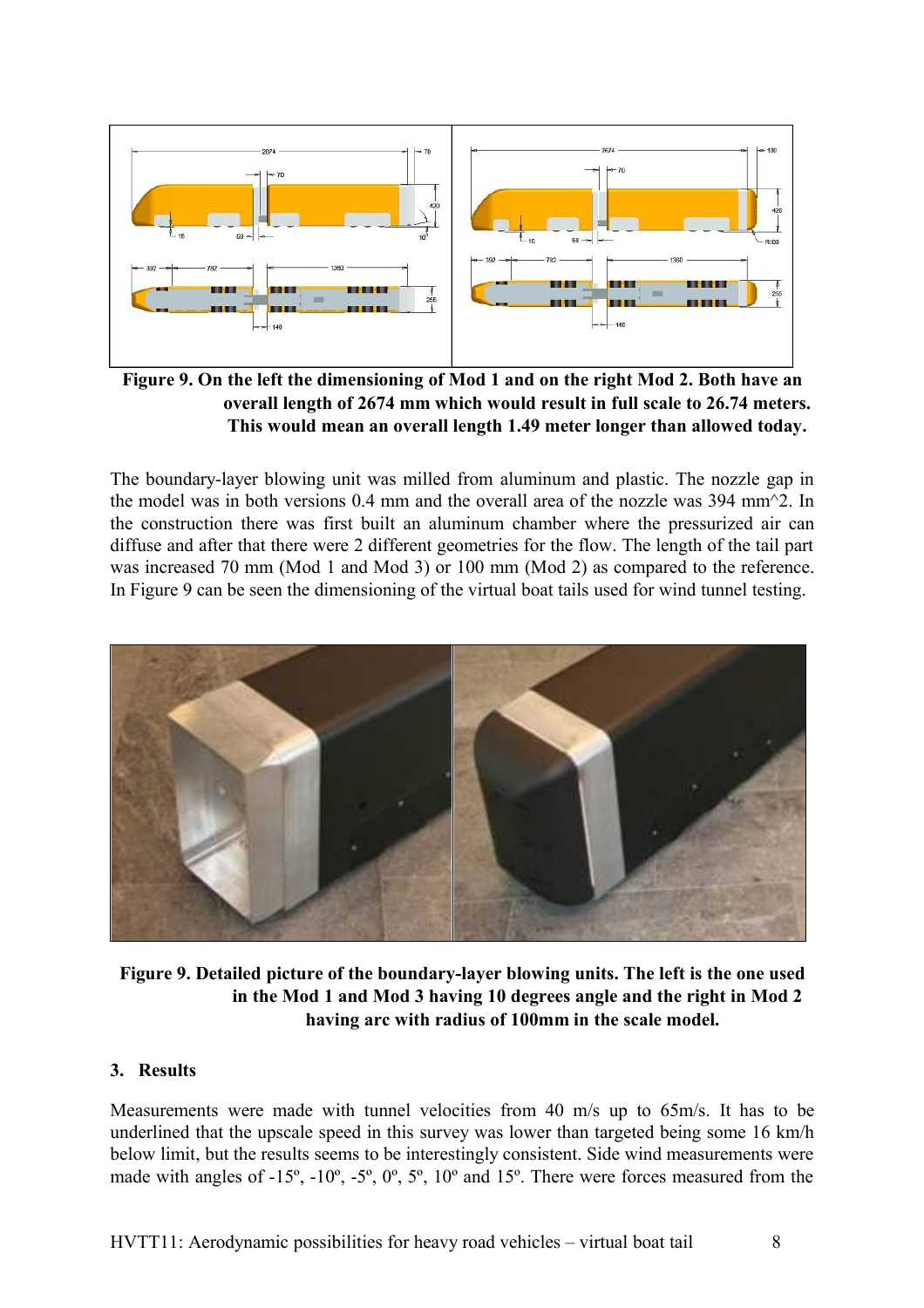six component wind tunnel scale on which the model was bolted on, as well as photos of marker color for visualizing purposes.

Essential results are presented in Figures 10, 11 and 12. In all of those the air flow velocity has been 45m/s. The velocity of the air used for trailing edge blow has been approximately 105 m/s. The aerodynamic coefficients of the modified models are, as expected, significantly lower than the reference. The best result was with Mod 4. It has its origin more like a high speed train unit than a real road using vehicle, so perhaps it has to be considered the extreme one. The resistance coefficient was 76% lower than the reference, when the angle of wind was 0 degree i.e. no side wind component was present.



**Figure 10: Aerodynamic coefficients with different wind yaw β.** 



**Figure 11: Comparison of aerodynamic coefficients with different wind yaw β between trailing edge blow (Mod 3, Figure 9) and a real boat tail (mod 4, Figure 8). Performance is identical but the advantage for virtual boat tail is to be much shorter.** 

The lowest effect was with Mod 2 having resistance coefficient about 64% below the reference. It was an interesting observation, that all the modified models achieved relatively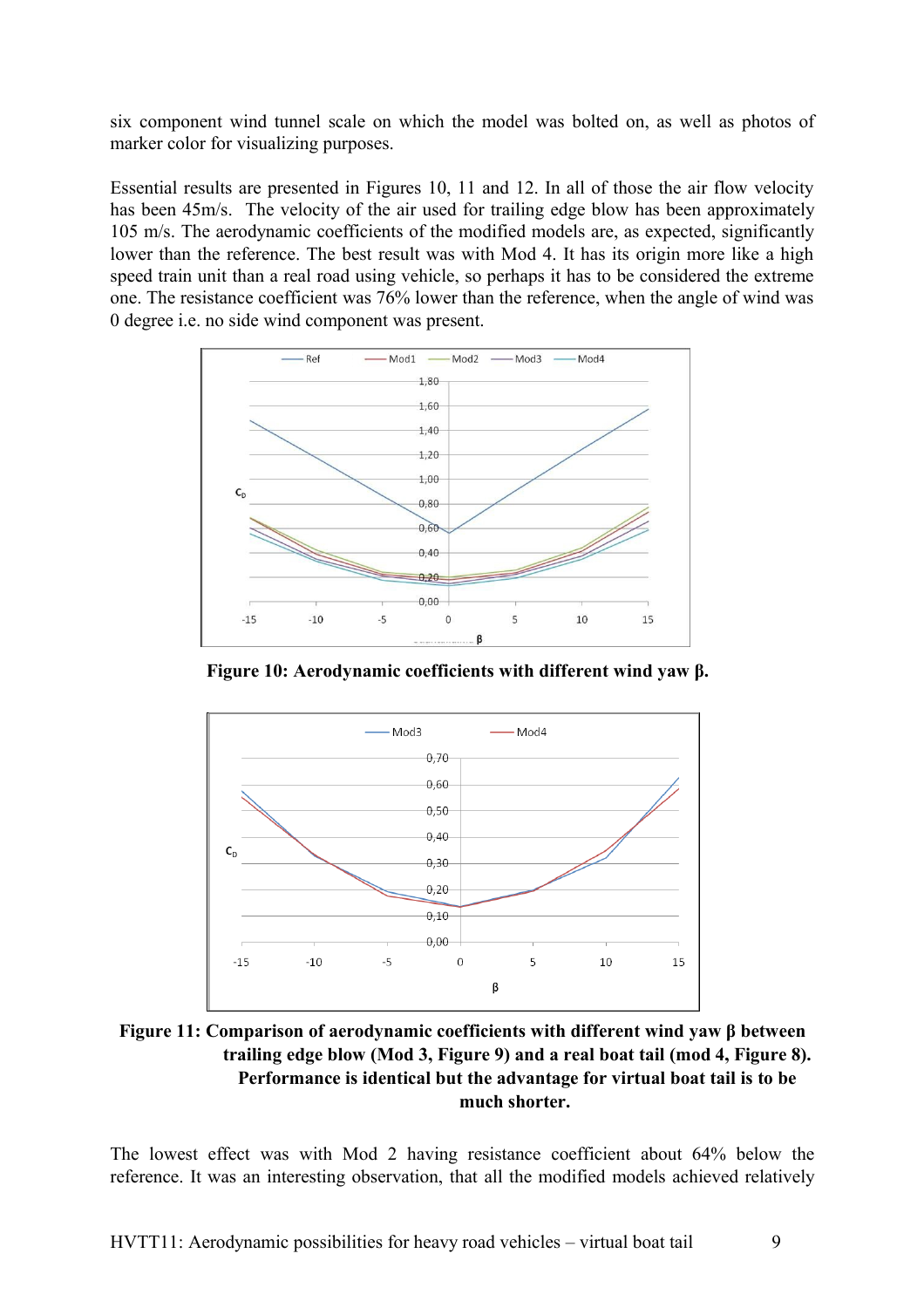similar behavior in terms of wind angle. The reference model had a coefficient about 0.6 at 0 degree wind angle yaw and it was rising rapidly over 1.0 with the side wind component present.



# **Figure 12: Comparison of aerodynamic coefficients of Mod 1 and Mod 3. Blue line is model itself and the red line is model with trailing edge blowing on.**

# **4. Conclusions**

The boat tail approach is known to be a good solution in terms of aerodynamics. The results have been widely presented in literature, and they are tested both in tunnels and in full scale. Our interest was to try to create a kind of virtual boat tail by blowing pressurized air into the trailing edge via very narrow gap. The classical boat tail may increase the length of the vehicle significantly, but using trailing edge blowing there might be possibilities to shorten the solution and still to have the full aerodynamically performance of the long boat tail. This seemed to work at least in small scale. Of course costs of the pressurized air production in the trailer are a matter of serious discussion, but the target of this paper was to discuss this possibility in theory.

This kind of solution would bring along the performance of a boat tail without increasing notably the length of the trailer or having negative influence to the loading or unloading the vehicle.

### **5. Acknowledgments**

This paper is based on work done on a past project called RASTU [www.rastu.](http://www.rastu/) Work was done in M.Sc projects of Juha Nyholm (the bus part) and Kimmo Killström (the truck and virtual boat tail part). Special acknowledgements to Kimmo for carrying out the truck part and suggesting by himself the virtual boat tail approach.

The work for improving the energy efficiency of road transport and also promoting better aerodynamics will be continued in TransEco-project. [www.transeco.fi](http://www.transeco.fi/)